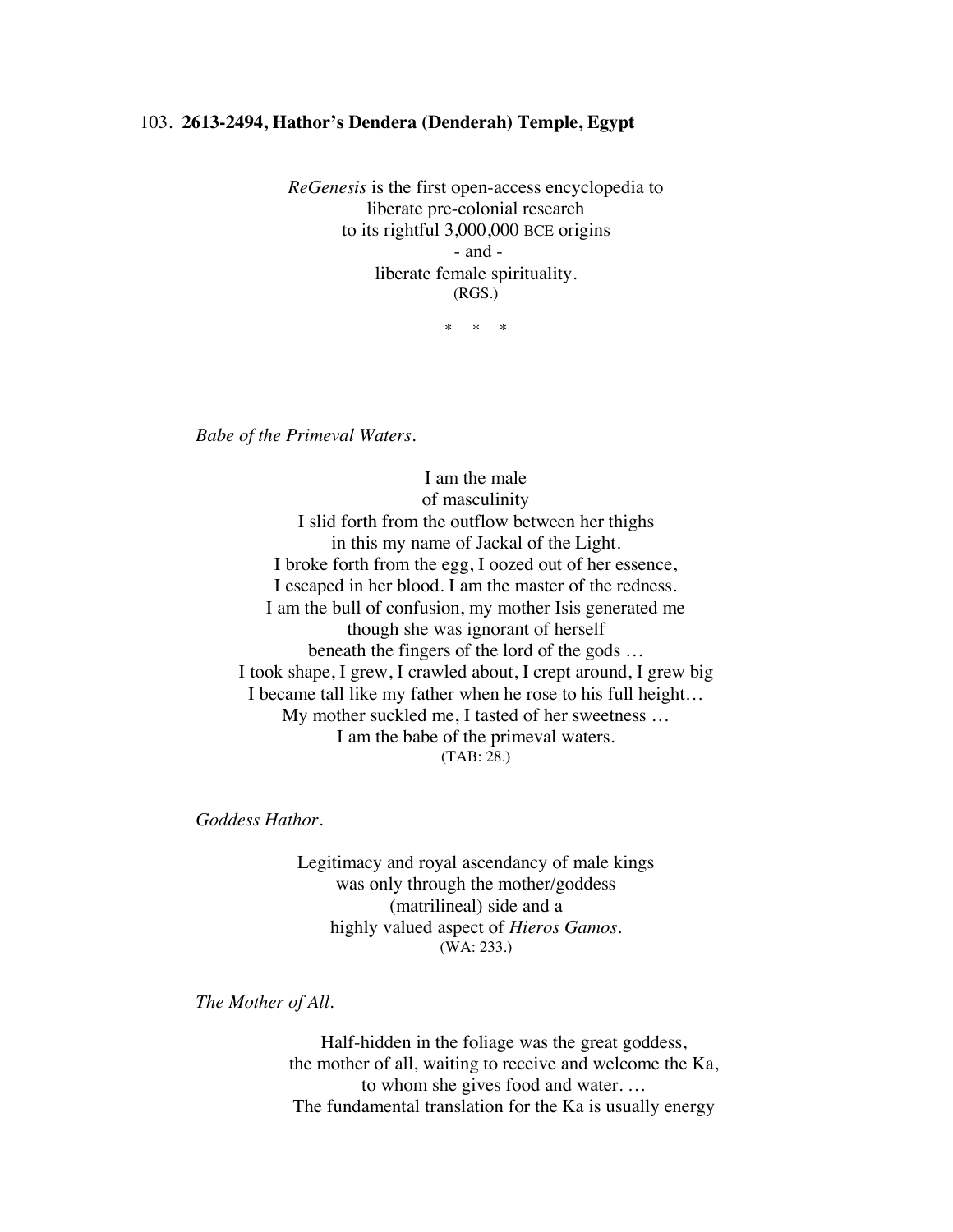(i.e. universal energy) and the Ba is soul (i.e. individual soul). (STWE: 125 – 127.)

Khufu, builder of the Giza pyramid, also built Hathor's Dendera temple between 2613-2494 BCE. **(**BWA: 81.) The Ptolemaic temple is located north of Thebes on the west bank of the Nile. (For further location reference, the source of the Nag Hammadi codices is directly across the Nile riverbank from Dendera. (NHI: 372, n. 191.))

Hathor's Dendera capital and temple site was considered a major pilgrimage – healing center and from its onset, both women and men equally shared ritual appointments. As Hathor was the immortal tree  $-$  of  $-$  life goddess and celebrated nurse to every pharaoh, \* these appointments were highly respected.

Keep in mind the significance of the two Mammisi Birthing Houses. "Within the sacred precincts is the Birth House with which no Ptolemaic temple was complete. This is merely an extension of the Birth Colonnade of Hatshepsut's temple at Deir el Bahri and was built to emphasize the divine birth of the Pharaoh." (STWE: 157.) Included in Hathor's Temple complex are a sacred lake, healing springs, sanatorium, Hall of Altars, Linen Room and a temple to Isis. Also on the far left hand ceiling is the famous zodiac with zodiac maps, symbols, and Nut plus Hathor as the Celestial Cow. "Its precise orientation helped to date the temple because of the axial shift occasioned by the precision of the equinoxes" (TGG: 37). (TGG: 36-37; WAE: 41-3; MG: 255; CBV: 46; STWE: 148, 156; BATB: 22-38; WER: 19.)

\* Legitimacy and royal ascendancy of male kings was only through the mother – goddess (matrilineal) side (WA: 233) and therefore a highly valued aspect of *Hieros Gamos*.

Hathor or Hat-hor was believed to give life as well as take it back after death, manifesting the essence of life renewal. As Hat-hor, house or womb of Horus, she also bestowed legitimacy and kingship on Horus, as did Isis. At the new moon, Hathor would set sail up the Nile to Edfu for this ritual. This was viewed as a matrilineal re-alliance of Upper and Lower Egypt, symbolized by the double crown. Setting sail up the Nile to Edfu, solar goddess Hathor "was regarded as the sun's eye returning to her father, the sun, an identity assumed by Horus, the old sky god of Edfu, who was now known as Re-Horus, assimilated by the sun." (GGOE: 127.)

"So widespread was [Hathor's] worship that she had shrines not only all–over Egypt but also in the peninsula of Sinai, in Nubia and at Byblos in Syria, Denderah remaining her most important center" (TOL: 177). Hathor's personifications and ritual items include: the celestial cow; crescent horns; boat; sistrum; lions; cat; goddess Bast sycamore tree; and tree  $-$  of  $-$  life. (STWE: 115-117.) "Hathor was herself 'gold of the Gods' and at Dendera 'She of the Pillar' and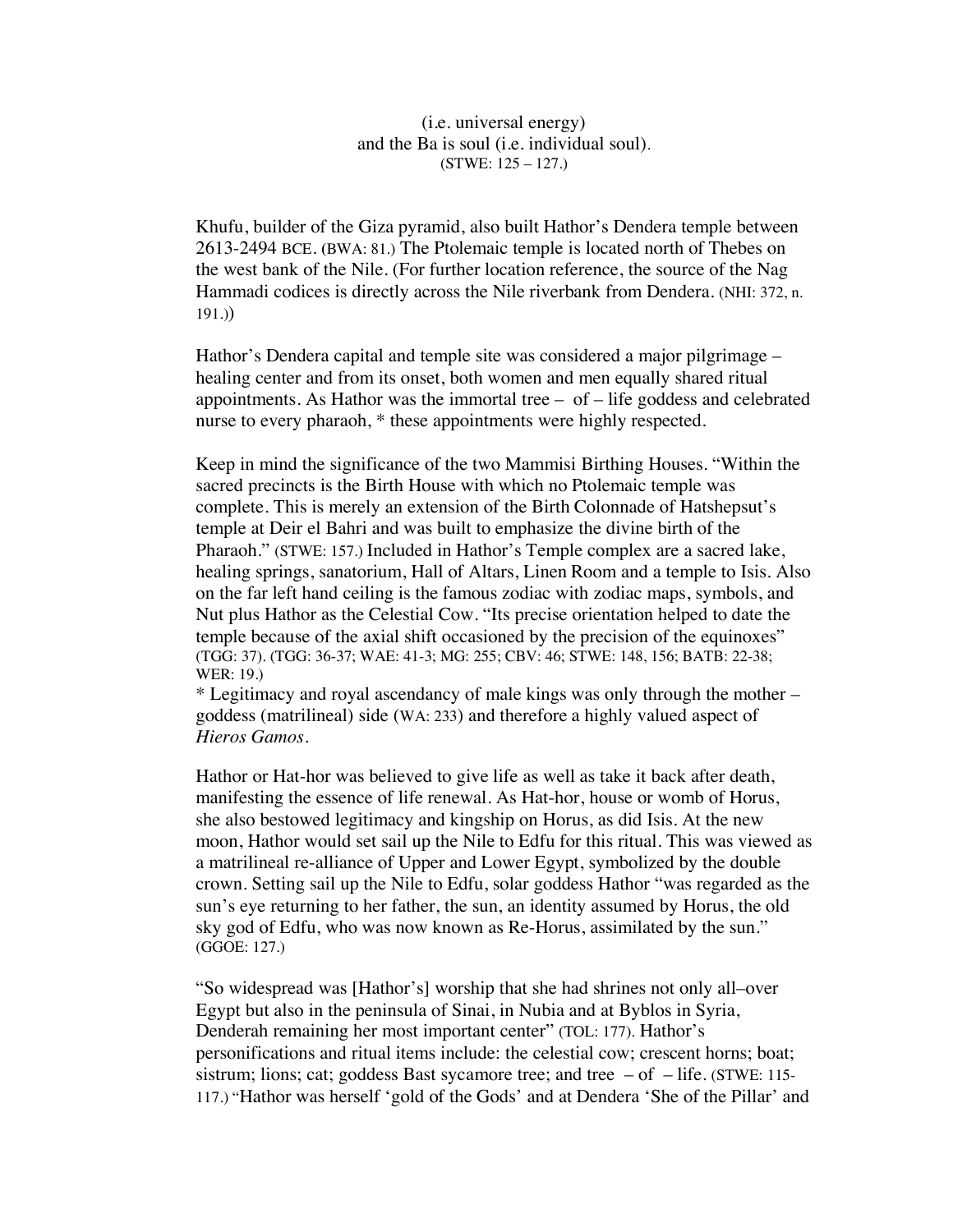associated with the 'sacred tree,' all of which connote the secrets of immortality" (TAB: 28).

Hathor plus Nut and Isis are considered an Underworld Trinity Goddess who protects the dead and offers the hope of renewed life in the form of a cow or sycamore tree milk. (TN: 45.) When a dead person had drawn their last breath, "their Ka made its way to the borders of the Other World, where a great sycamore tree spread its branches. Half-hidden in the foliage was the great goddess, the mother of all, waiting to receive and welcome the Ka, to whom she gives food and water." (STWE: 127.) The fundamental translation for the Ka is usually energy (i.e. universal energy) and the Ba is soul (i.e. individual soul). (STWE: 125.)

In *The Great Mother*, Neumann says that goddesses and priestesses with raised arms are in the KA posture of epiphany and prayer. This posture is unquestionably of magical significance of the archetypal female that has been consistent iconography in not only ancient cave discoveries but also many other KA discoveries as illustrated throughout *Re-Genesis.* (TGM: 113-118.)

A curious note pertains to the pillars on Hathor's Kiosk at the far right hand corner of Dendera. These pillars are very similar to Hathoric capitols from Cyprus including: Cypriot goddess Astarte with a large polos from the Kition Sanctuary plus goddess Aphrodite at the Sanctuary of Artemis from the Amathus Acropolis. Similar features of Cypriot goddesses and Egyptian Hathor suggest a correlation between the countries, deities, and cultic activity.

Further Hieros Gamos research:

7000-3500 (1450), Old Europe; 7000, Hieros Gamos; 4400-2500, Olympus Hera; 3200-539, Proto Elamite Goddesses and Matrilineal Aspects; 3000, First Dynasty, Egypt; 3000-1450, Gournia; 1800, Re-Visioning Goddess Sarah; 1750, Hammurabian Dynasty, Babylon, Ishtar, and Inanna; 1479-1425 Tuthmosis III, Egyptian King; 1000, Ephesus, Anatolia; 900, Canaanite Libation Stand; 750-650, Cybele and King Midas, Anatolia; 323-30, Temple Kom Ombo, Egypt; and 200, Winged Victory. (RGS.)

According to numerous scholars including M. Zour, S. Farzin, and B. Aryanpour, the mother of the gods embodied unequalled preeminence including royal ascendancy to the throne through matrilineal lineage. (WA.) *Hieros Gamos* frequently included apotheosis (deification) of the king plus land stewardship. (CDBL: 132-133, WDSS0: 182-3.) Selected examples are: Egyptian Hatshepsut – Thothmes; Middle Elamite period Goddess Kiririsha and gods Inshoshimak and Houmban; Goddess Anahita and King Narseh's investiture (PHM: 188) as legitimacy of male kings was only through the mother's (matrilineal) side (WA: 233); Phrygian Matar Cybele (Kybele) and her son –lover Attis (CAA: 18-20, MG: 398-400); and god – son – husband Kabeiros (Kadmilos, Korybas) of Samothracian Mother Goddess. (GOG: 87.)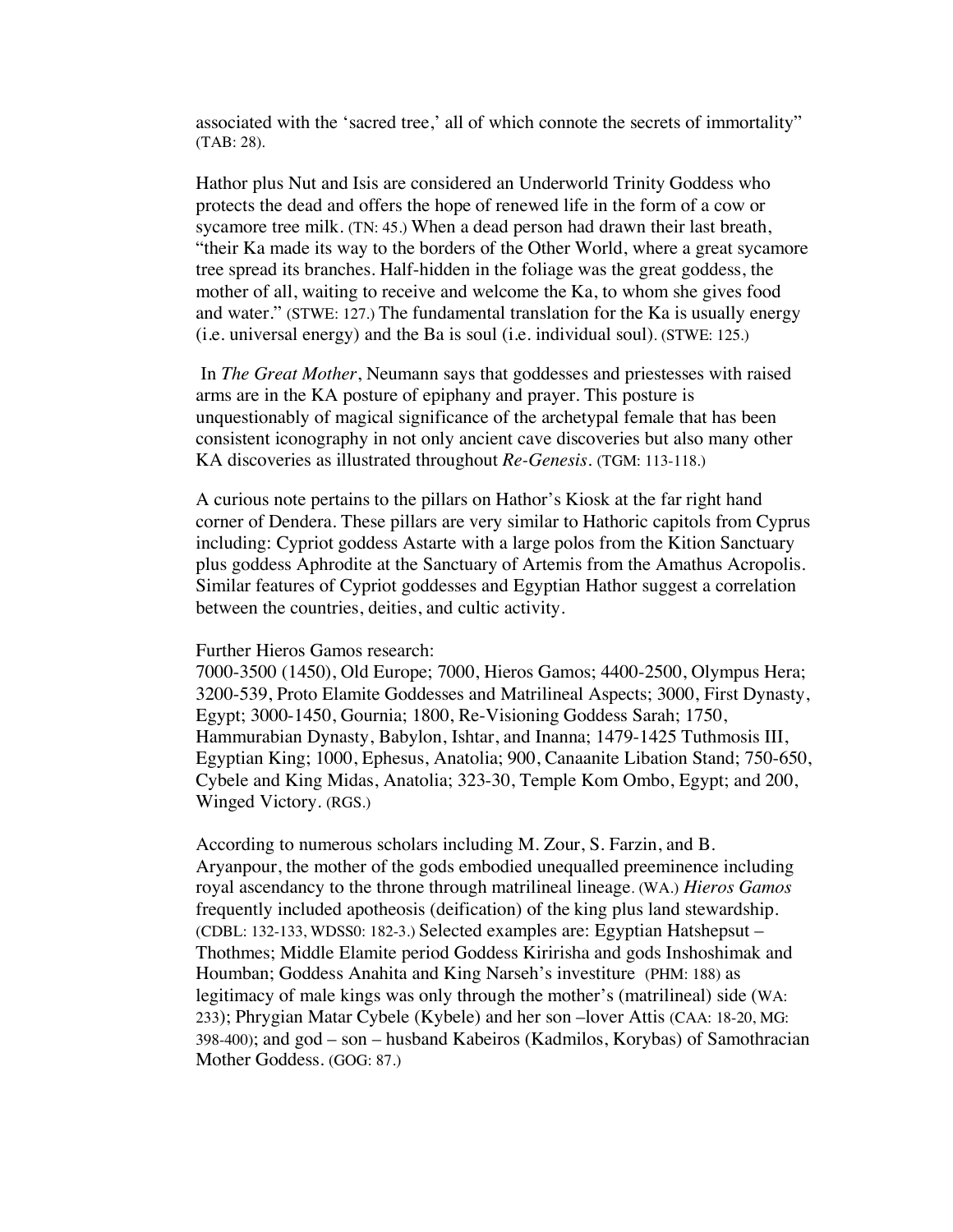Additional examples of *Hieros Gamos* and goddesses/queens venerated alongside of male gods/kings/princes are: Hebrew Asherah – Baal/Yahweh (MOO: 376); \* Ugaritic/Canaanite Athirah – El (bull) (MOO: 376); \*\* Shekhinah – Yahweh (HG: 105-111); Babylonian Aruru (Asherah/Ashratum) – god Anu (TGA: 39, MOO: 376); Punic Tanit – Baal Hammon (MOO: 378); N. Syrian Tanit – Lord of Mount Amanus (MOO: 378); Sumerian Inanna – Dumuzi (MOO: 383); Levant Astarte – Baal (GGL: 131); Sumerian (not Semitic) Ishtar – Tammuz (MOO: 383); Greek Aphrodite – Adonis (MOO: 383); Hittite/Phrygian Cybele and Attis (SMA: 54); Adam and Eve; \*\*\* Sarah and Abraham; and Lady Ikoom, Snake Queen and mother of lord Wa'oom Uch'ab Tzi'kin, royal ruler of the Mayan Snake Dynasty c. 562 AD (TSK: 16). (Also note subsequent Mayan Snake Queen named K'abel (TSK: 16).) \* Astarte/Athart/'ttrt was 'Baal's Other Self' (GGL: 131). \*\* According to Ugaritic texts, Canaanite Athirah is Hebrew Asherah (MOO: 376). \*\*\* Or, Eve and Adam? (RGS: 7000, Hieros Gamos.)

Further Amathus research: 5000, Hathoric Capitol, Cyprus. (RGS.)

Further Hathor research: 2300-2100, Edfu Egypt; 1479-1425, Tuthmosis III; and 1290-1223, Abu Simbel. (RGS.)

Further tree, baetyl, and pillar cultures research: 7250-6150, Çatal Hüyük, Anatolia (Central Turkey); 7100-6300, Cathedra Goddess of the Beasts; 5200, Malta and Goza; 4000-3000, Egypt, Africa, and Cathedra Goddesses; 4000**,**  Garden of Eden, Sacred Trees, and Pillar Cults; 4000-3000, Egypt, Africa, and Cathedra Goddesses; 2000, Asherah; 1800, Re-Visioning Goddess Sarah and Abraham; 1479-1425, Tuthmosis III, Egyptian King; 800, Tanit (Also Taanit, Ta'anit, Tannit, or Tannin); 800-700, Kuntillet Ajrud and Khirbet El-Qom; and 100 Mecca, the Ka'aba and Sacred Stones. (RGS.) (Also see CE entry:  $16<sup>*</sup>$  Century, Kabbalah.) (RG.)

Further research on ancient healing/re-generating centers, some more well-known than: Anatolian Bursa, Pergamon/Asclepion, Perge, Pamukkale, Ephesus and Bogazkoy; Egyptian Philae, Dendera, Abu Simbel/Abshek's Sacred Cave, and Kom Ombo; Roman Villa of Mysteries, Herculaneum, and Pompeii; Greek Kos; Minoan Crete; Megaliths Stonehenge, Avebury, Woodhenge, and West Kennet Long Barrow; ancient chalk mound Silbury Hill; Celtic Glastonbury/Chalice Well, and Brythonic Bath; Breton Gavrinis; Eire/Ireland's Knowth and Newgrange; Syrian Palmyra, \* and Iberian/Roman Alhambra. \* UNESCO world–heritage site Palmyra was invaded and seized by Islamic militants on 5–20–2015. Ancient Palmyra was a major caravan juncture for centuries, crossroad center of trade, dark–deity rituals, water–healing facilities, and mercantile information exchange resource for Greek, Roman, Persian and Islamic cultures. As a world–crossroad repository, Palmyra's archaeology is/was (?) an iconic legacy and archive of ancient civilizations.

Further research about the theory and possible impact of hieroglyphics on the alphabet: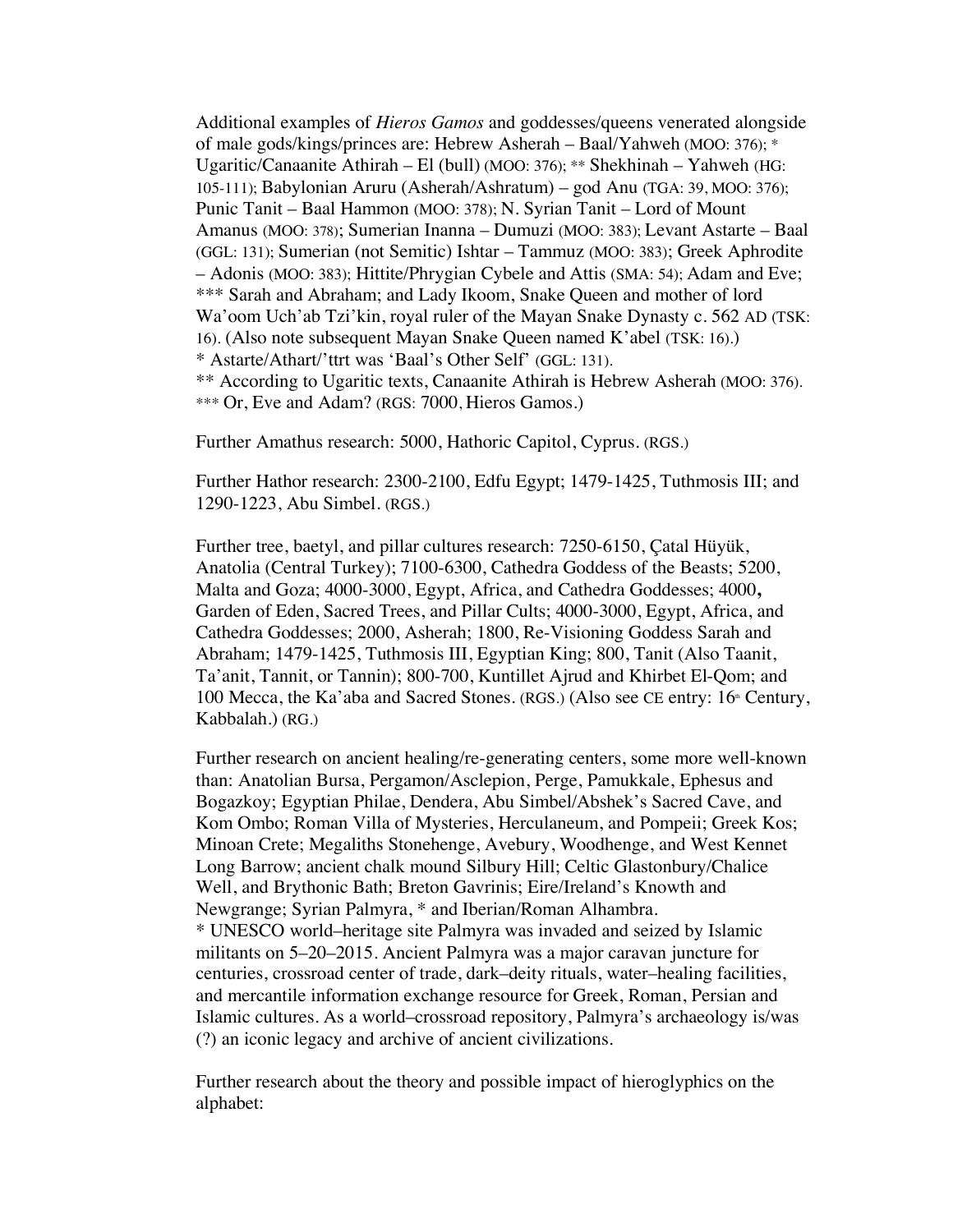Goldwasser, Orly. "How the Alphabet Was Born from Hieroglyphs. *Biblical Archaeology Review* 36.2 (Mar.-Apr. 2010): 36-50. (HA.)

Further research on the first Egyptian gynecological textbook in medical history plus surgical tools:

Breasted, James H. *The Edwin Smith Surgical Papyrus: Published in Facsimile and Hieroglyphic Transliteration with Translation and Commentary in Two Volumes*. Vol. 1. Chicago, IL: University of Chicago Press, 1930. (TES.)

- Sheres, Ita and Anne Kohn Blau. *The Truth about the Virgin*. New York, NY: Continuum, 1995. (TAB: 93-95.)
- Watterson, Barbara. *Women in Ancient Egypt*. New York, NY: St. Martin's Press, 1991. (WAE: 75-6.)

Further Egyptian research:

- Bleeker, C. J. "Isis and Hathor: Two Ancient Egyptian Goddesses." *Book of The Goddess, Past and Present: An Introduction to Her Religion.* Ed. Saul M. Olyan. New York, NY: Crossroads Press, 1988. 29-48. (IAH.)
- Budge, E. A. Wallace. *The Gods of the Egyptians.* New York, NY: Dover, 1969. (TGTE.)
- \_\_\_\_\_\_. "Introduction." *The Book of the Dead: The Hieroglyphic Transcript and Translation into English of the Papyrus of Ani*. 1895. Avenel, NJ: Gramercy Books, 1994. (BD.)
- Edwards, Amelia Ann Blanford. "The Origin of Portrait Sculptures, and the History of the Ka." *Egypt and Its Monuments: Pharaohs, Fellahs and Explorers*. New York, NY: Harper & Bros., 1891. 113-156. (OPS.)
- Erman, Adolf. *Life in Ancient Egypt.* 1894. Tran. H. M. Tirard. London, England: Constable Publications, 1971. (LIAE.)
- Hornung, Erik. *Conceptions of God in Ancient Egypt: The One and the Many*. Ithaca, NY: Cornell University Press, 1982. (CGA.)
- Lubell, Winifred Milius. "Temples of the Great Goddess." *Heresies: A Feminist Publication on Art and Politics.* (Revised Edition). 2.1, Issue 5 (1982): 32-39. (TGG.)
- Lesko, Barbara S. *The Remarkable Women of Ancient Egypt*. Providence, RI: BC Scribe, 1987. (RW.)
- \_\_\_\_\_. Ed. *Women's Earliest Records: From Ancient Egypt and Western Asia*. Atlanta, GA: Scholars Press, 1989. (WER.)
- \_\_\_\_\_. *The Great Goddesses of Egypt*. Norman, OK: University of Oklahoma Press, 1999. (GGOE.)
- Showerman, Grant. *The Great Mother of the Gods*. 1902. Chicago, IL: Argonaut, 1969. (GMG.)
- Witt, Reginald Eldred. *Isis in the Graeco-Roman World*. (*Isis in the Ancient World.)* Ithaca, NY: Cornell University Press, 1971. (IG.)

IMAGE: SAILING DOWN THE NILE TO HATHOR'S TEMPLE: DENDERA, EGYPT.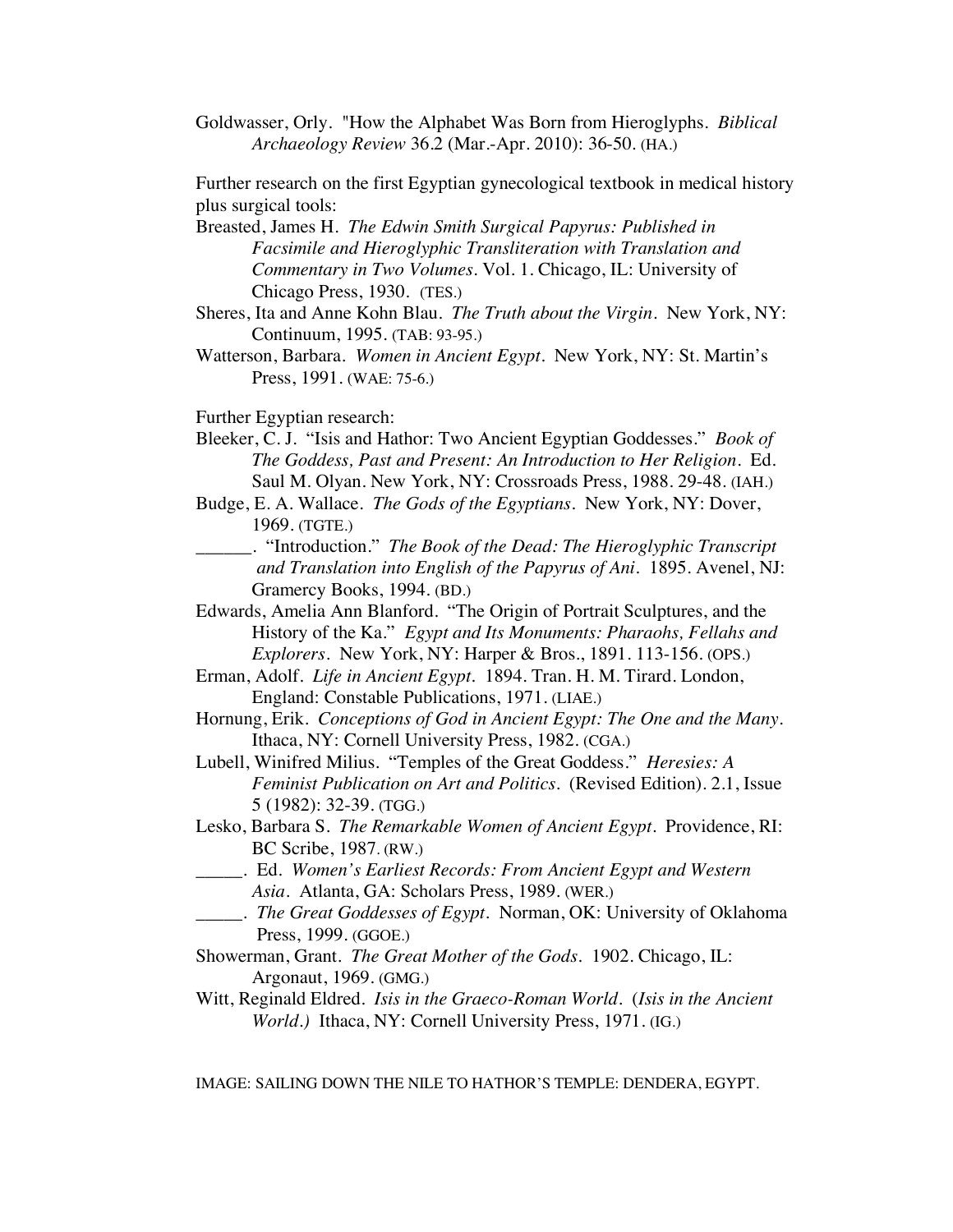PHOTO: © GSA. DESCRIPTION: HOUSE WITH A BLUE DOOR ON THE BANKS OF THE NILE WHEN SAILING TO DENDERA, EGYPT, 1989. SLIDE LOCATION EGYPT, SHEET 36, ROW 3, SLEEVE 5, SLIDE #278, BCE. CO\_EGY\_S36\_R3\_SL5\_S278.jpg SHOT ON LOCATION: BANKS OF THE NILE WHEN APROACHING HATHOR'S TEMPLE: DENDERA, EGYPT. NOTE 1: FIELDWORK PROJECT 1989.

IMAGE: DOCKING AT HATHOR'S TEMPLE: DENDERA, EGYPT. PHOTO: © GSA. DESCRIPTION: CHILDREN SELLING WOVEN ITEMS WHEN DOCKING AT THE DENDERA TEMPLE EGYPT. SLIDE LOCATION EGYPT, SHEET 37, ROW 1, SLEEVE 2, SLIDE #284, BCE. CO\_EGY\_S37\_R1\_SL2\_S284.jpg SHOT ON LOCATION: DOCKING AT HATHOR'S TEMPLE: DENDERA, EGYPT. NOTE 1: FIELDWORK PROJECT 1989.

IMAGE: APPROACH TO HATHOR'S TEMPLE: DENDERA, EGYPT. PHOTO: © GSA. DESCRIPTION: AERIAL VIEW OF APPROACH TO DENDERA TEMPLE INC. CORNICE THAT FRAMES SIX COLUMNS EACH WITH A BOVINE/COW HEAD OF HATHOR AND IN THE SHAPE OF A SISTRUM (SACRED RATTLE). SLIDE LOCATION EGYPT, SHEET 37, ROW 1, SLEEVE 4, SLIDE #286, OLD KINGDOM -1<sup>st</sup> BCE.

CO\_EGY\_S37\_R1\_SL4\_S286.jpg SHOT ON LOCATION: TEMPLE COMPLEX: DENDERA, EGYPT. NOTE 1: "HATHOR IS ASSOCIATED WITH THE SYCAMORE TREE AND MANIFEST AS THE DIVINE COW WHO NURSED PHARAOHS (TN: 45)." NOTE 2: FIELDWORK PROJECT 1989.

IMAGE: HATHOR'S SISTRUMS (SACRED RATTLES), EGYPT. PHOTO: © GSA. DESCRIPTION: SISTRUMS (SACRED RATTLES), IN WHICH HATHOR WITH COW EARS IS REPRESENTED. SLIDE LOCATION EGYPT, SHEET 41A, ROW 1, SLEEVE 3, SLIDE #**7**, 664 BCE LATE BRONZE PERIOD. CO\_EGY\_S41A\_R1\_SL3\_S7.jpg SHOT ON LOCATION: BRITISH MUSEUM: LONDON, ENGLAND. NOTE 1: "DENDERA PRIESTESS OF HATHOR CARRY THE SISTRUM THAT WAS ESPECIALLY ASSOCIATED WITH HER CULT [CULTURE] (WER: 19)." NOTE 2: FIELDWORK PROJECT 1998-2002.

IMAGE: HATHOR AS SISTRUM \* DARK MOTHER/VIZIER NESPAKASHUTY: KARNAK, EGYPT. \* (SACRED RATTLE). PHOTO © GSA DESCRIPTION: VIZIER NESPAKASHUTY WITH HATHOR IS REPESENTED AS HER ICONIC SISTRUM (SACRED RATTLE). SLIDE LOCATION EGYPT ADDENDUM 4, ROW 1, SLEEVE 4, SLIDE #10, 620 BCE. CO\_EGY\_AD4\_R1\_SL4\_S10.jpg SHOT ON LOCATION: THEBES: KARNAK, EGYPT. NOTE 1: SISTRUM (RATTLE) IN WHICH SACRED HATHOR WITH COW EARS IS REPESENTED. NOTE 2: "DENDERA PRIESTESS OF HATHOR CARRY THE SISTRUM THAT WAS ESPECIALLY ASSOCIATED WITH HER CULT [CULTURE]." (WER: 19.) NOTE 3: FIELDWORK PROJECT 1998-2002.

IMAGE: TEMPLE COMPLEX: DENDERA, EGYPT. PHOTO: © GSA. DESCRIPTION: AERIAL OF DENDERA TEMPLE, NEAR ABYDOS. SLIDE LOCATION EGYPT, SHEET 37, ROW 2, SLEEVE 2, SLIDE #289, 2613-2494 BCE. CO\_EGY\_S37\_R2\_SL2\_S289.jpg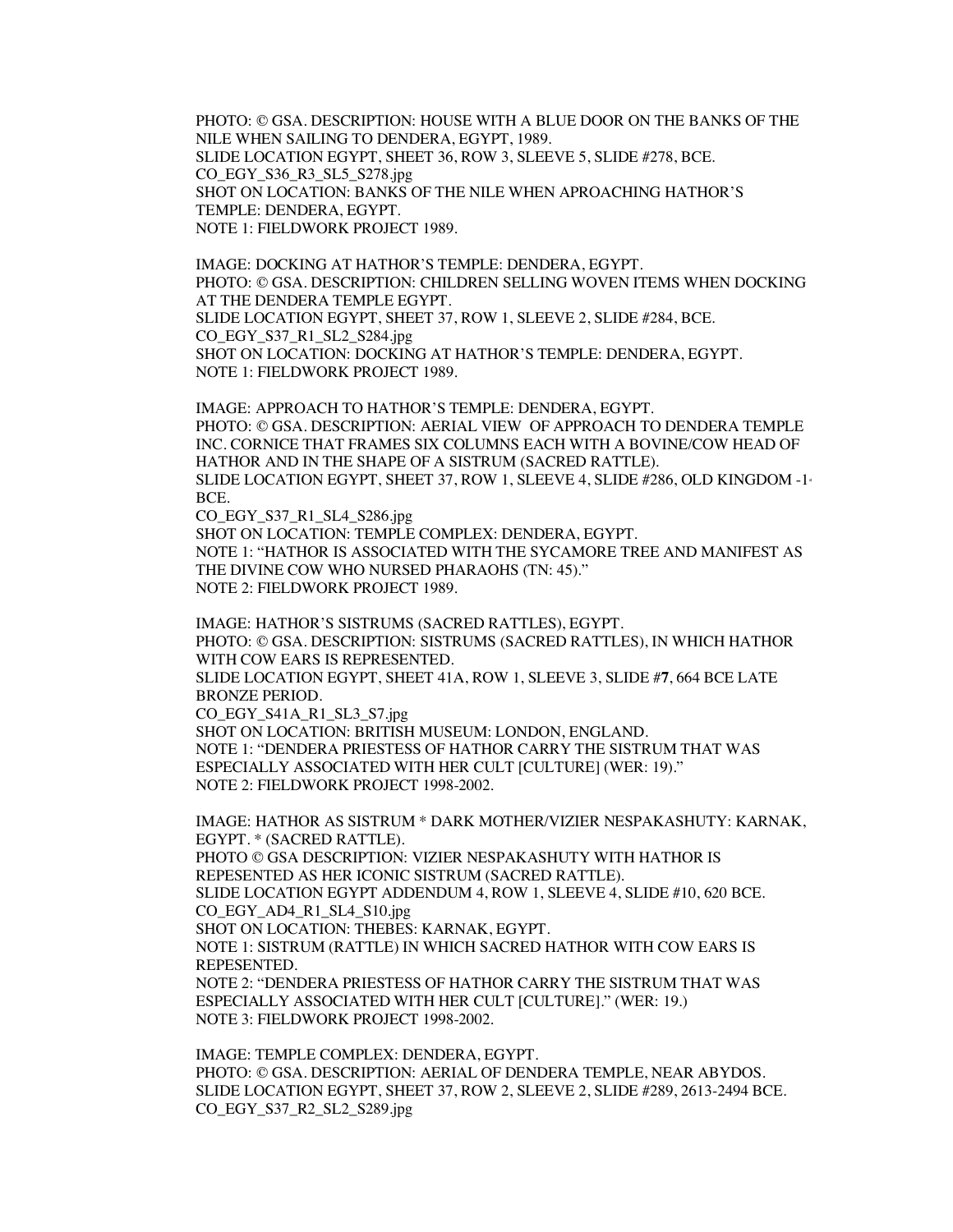SHOT ON LOCATION: TEMPLE COMPLEX: DENDERA, EGYPT NOTE 1: FIELDWORK PROJECT 1989.

IMAGE: HATHOR'S KIOSK SANCTUARY: DENDERA (DENDERAH), EGYPT. PHOTO: © GSA. DESCRIPTION: AERIAL OF HATHOR–HEADED MASSEBOTH \* COLUMNS ON THE ROOF OF KIOSK SANCTUARY. SLIDE LOCATION EGYPT, SHEET 38, ROW 1, SLEEVE 5, SLIDE #307, BCE. CO\_EGY\_S38\_R1\_SL5\_S307.jpg SHOT ON LOCATION: DENDERA (DENDERAH), TEMPLE: EGYPT. NOTE 1: \* MASSEBOTH (OBELISKS AND PILLAR CULTS). NOTE 2: PHILAE TEMPLE, LIKE DENDERA WAS ALSO A PRIMARY HEALING CENTER THAT INCLUDED MANY LOTUS CAPITALS WITH HATHOR'S STYLIZED HEADDRESS (TOL: 172.) NOTE 3: FIELDWORK PROJECT 1989.

IMAGE: HATHOR – HEAD COLUMN IN SANCTUARY: DENDERA, EGYPT. PHOTO: © GSA. DESCRIPTION: HATHOR-HEADED MASSEBOTH \* COLUMNS IN KIOSK ON ROOF OF SANCTUARY. SLIDE LOCATION EGYPT, SHEET 38, ROW 2, SLEEVE 5, SLIDE #312, BCE. CO\_EGY\_S38\_R2\_SL5\_S312.jpg SHOT ON LOCATION: DENDERA TEMPLE: EGYPT. NOTE 1: \* MASSEBOTH (OBELISKS AND PILLAR CULTS). NOTE 2: FIELDWORK PROJECT 1989.

IMAGE: HATHORIC MARBLE CAPITAL: AMATHUS ACROPOLIS, CYPRUS. PHOTO: © GSA. DESCRIPTION: HATHORIC MARBLE CAPITAL OF APHRODITE INCLUDING HOLY–OF–HOLIES SIMILAR TO EGYPTIAN HATHOR AT DENDERA (DENDERAH) TEMPLE, EGYPT. LOCATION CYPRUS, SHEET 2, ROW 2, SLEEVE 4, SLIDE #63, c. BCE. CU\_CYP\_S2\_R2\_SL4\_S63. SHOT ON LOCATION: ARCHAEOLOGICAL MUSEUM: LIMASSOL, CYPRUS. NOTE 1: THIS CAPITAL IS ALSO LABELED ARTEMIS. NOTE 2: FIELDWORK PROJECT 1988.

IMAGE: CYPRIOT GODDESS ASTARTE: KITION SANCTUARY, CYPRUS. PHOTO: © GSA. DESCRIPTION: CYPRIOT GODDESS ASTARTE WITH LARGE POLOS, FROM THE KITION SANCTUARY, CYPRUS. SLIDE LOCATION CYPRUS, SHEET 2, ROW 2, SLEEVE 3, SLIDE #62, BCE. CU\_CYP\_S2\_R2\_SL3\_S62. SHOT ON LOCATION: MUSÉE DU LOUVRE: PARIS, FRANCE. NOTE 1: CYPRIOT GODDESS ASTARTE FROM KITION SANCTUARY ALSO RESEMBLES EGYPTIAN HATHOR INCLUDING THE HATHORIC PILLARS ON HATHOR'S KIOSK AT DENDERA (DENDERAH), EGYPT. NOTE 2: FIELDWORK PROJECT 1988. PHOTO NOTE: ILLUSTRATION TBD, CHRISI KARVONIDES' TEAM.

IMAGE: CYPRIOT GODDESS HATHOR, GOLGOI, CYPRUS. PHOTO: © GSA. DESCRIPTION: LIMESTONE GODDESS HATHOR, GOLGOI, CYPRUS. SLIDE LOCATION CYPRUS, SHEET 2, ROW 3, SLEEVE 5, SLIDE #23, BCE. CU\_CYP\_S2\_R3\_SL5\_S23. SHOT ON LOCATION: NEW YORK METROPOLITAN MUSEUM: NEW YORK, NY. NOTE 1: FIELDWORK PROJECT 1993-2002.

IMAGE: AERIAL VIEW OF 1st PYLON: EDFU, EGYPT.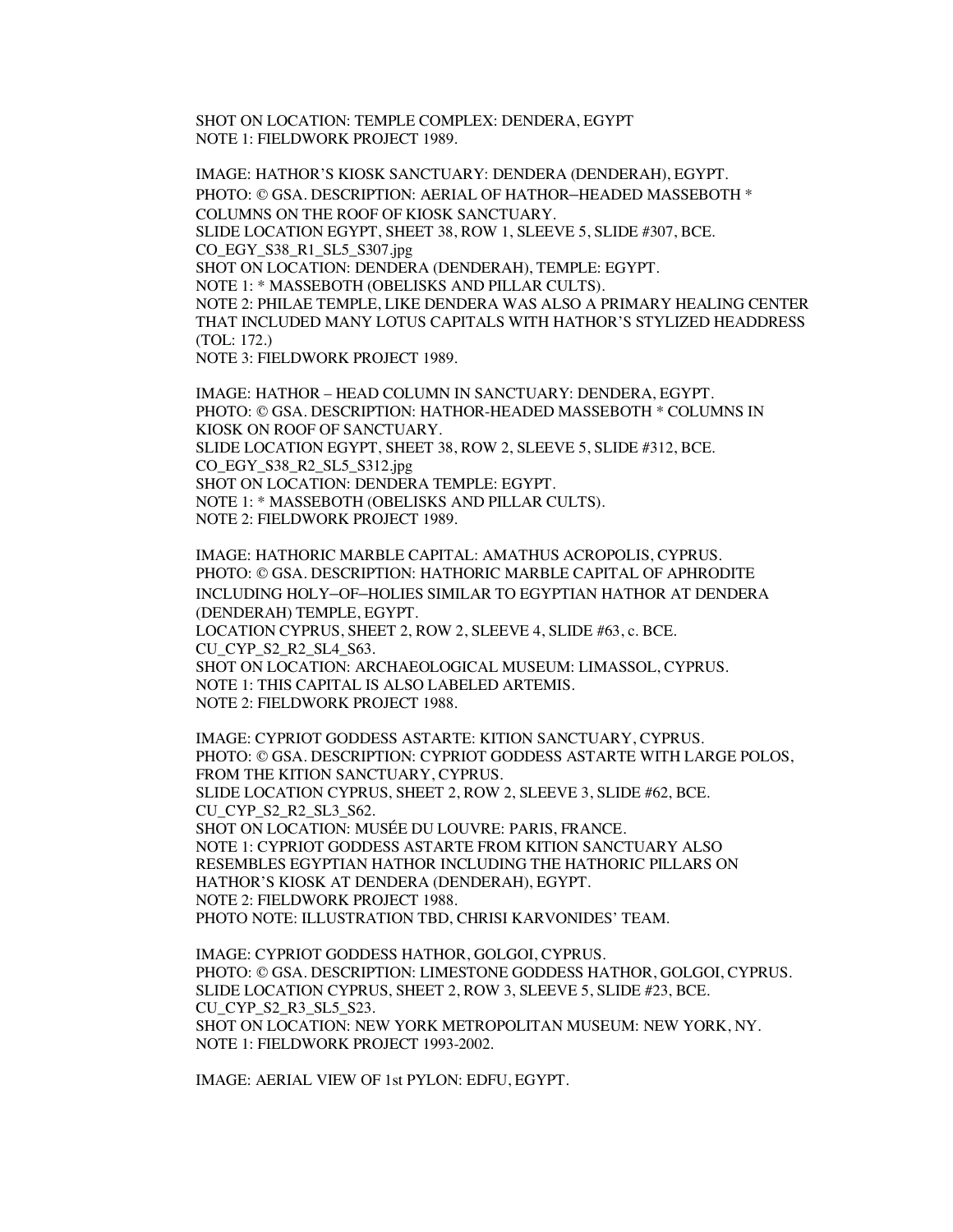PHOTO: © GSA. DESCRIPTION: AERIAL VIEW OF EDFU 1<sup>st</sup> PYLON INC. HORUS, DOORWAY CROWNED WITH WINGED SUN AND URAEUS X 2 (GODDESS COBRA) AT ENTRANCE, EDFU, EGYPT.

SLIDE LOCATION RE-GENESIS PHASE 2, SHEET 1, ROW 4, SLEEVE 4, SLIDE #51A, IT\_RPT\_S1\_R4\_SL4\_S51A.jpg

SHOT ON LOCATION: EDFU TEMPLE, EGYPT.

NOTE 1:

AS HAT–HOR, HOUSE OR WOMB OF HORUS, SHE ALSO BESTOWED LEGITIMACY AND KINGSHIP ON HORUS, AS DID ISIS. AT THE NEW MOON, HATHOR WOULD SET SAIL UP THE NILE [FROM DENDERA] TO EDFU FOR THIS RITUAL. (SOURCE: ENTRY ABOVE.)

NOTE 2: FIELDWORK PROJECT 1989.

IMAGE: SACRED BARGE OF HATHOR AND HORUS: DENDERA, EGYPT. PHOTO: © GSA. DESCRIPTION: RELIEF OF SACRED BARGE OF HATHOR AND HORUS VIEWED AS MATRILINEAL RE-ALLIANCE OF UPPER AND LOWER EGYPT. DENDERA, EGYPT.

SLIDE LOCATION EGYPT, SHEET 37, ROW 4, SLEEVE 2, SLIDE #299, BCE. CO\_EGY\_S37\_R4\_SL2\_S299.jpg

SHOT ON LOCATION: DENDERA SANCTUARY, EGYPT.

NOTE 1: AS HAT–HOR, HOUSE OR WOMB OF HORUS, SHE ALSO BESTOWED LEGITIMACY AND KINGSHIP ON HORUS, AS DID ISIS. AT THE NEW MOON, HATHOR WOULD SET SAIL UP THE NILE TO EDFU FOR THIS RITUAL (RGS). (SOURCE: ENTRY ABOVE.)

NOTE 2:

SETTING SAIL UP THE NILE TO EDFU, SOLAR GODDESS HATHOR 'WAS REGARDED AS THE SUN'S EYE RETURNING TO HER FATHER, THE SUN, AN IDENTITY ASSUMED BY HORUS, THE OLD SKY GOD OF EDFU, WHO WAS NOW KNOWN AS RE-HORUS, ASSIMILATED BY THE SUN' (GGOE: 127). (SOURCE: ENTRY ABOVE.

NOTE 3: FIELDWORK PROJECT 1989.

IMAGE: ISIS/HATHOR NURSING TUTHMOSIS III: VALLEY OF THE KINGS, EGYPT. PHOTO: © GSA. DESCRIPTION: TUTHMOSIS III (THUTMOSIS) NURSING FROM ISIS/HATHOR/HATSHEPSUT TREE (TREE – OF – LIFE), VALLEY OF THE KINGS, EGYPT.

SLIDE LOCATION EGYPT, SHEET 34, ROW 4, SLEEVE 3, SLIDE #239d, 1479-1425 BCE. CO\_EGY\_S34\_R4\_SL3\_S239d.jpg

SHOT ON LOCATION: VALLEY OF THE KINGS, EGYPT.

NOTE 1:

AN ICONOGRAPHIC INTERPRETATION OF ISIS/HATHOR NURSING TUTHMOSIS III INDICATES HIEROS GAMOS. ADDITIONALLY, E. O. JAMES SUGGESTS THAT THE TREE WAS THE GODDESS EMBODYING THE FEMALE PRINCIPLE OF SHE WHO GIVES LIFE, TAKES IT AWAY, AND RETURNS IT AGAIN (TOL; RGS).

NOTE 2: "THE HIEROS GAMOS FROM WHENCE A ROYAL SOVEREIGN GETS HIS [OR HER] POWER AND THIS IS THE GODDESS HERSELF (APL: 2-23-1999)." NOTE 3: FIELDWORK PROJECT 1989.

IMAGE: RELIEF OF COW OR BULL AND CRESCENT HORNS: EGYPT. PHOTO: © GSA. DESCRIPTION: RELIEF OF COW INCLUDING CRESCENT LUNAR HORNS OF CONSECRATION (FALLOPIAN TUBES), EGYPT*.* SLIDE LOCATION EGYPT, SHEET 27, ROW 2, SLEEVE 1, SLIDE #120A, BCE. CO\_EGY\_S27\_R2\_SL1\_S120A.jpg SHOT ON LOCATION: KARNAK OPEN AIR MUSEUM: LUXOR, EGYPT.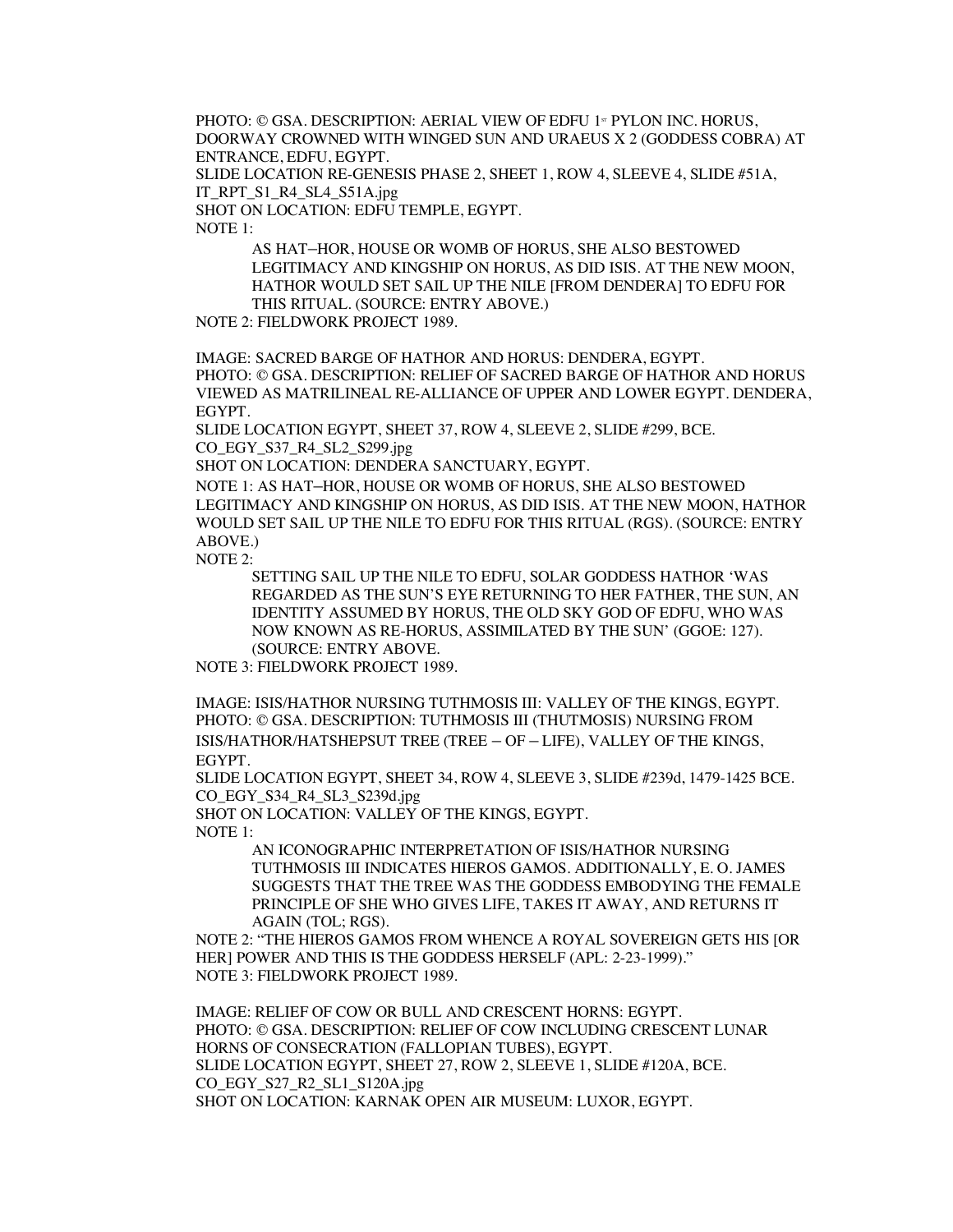NOTE 1:

THE CRESCENT HORN/HORNS OF THE BULL, BISON ETC. – AND – THE CRESCENT LUNAR HORN ALL SHARE SOME SIMILAR ATTRIBUTES. … CONSIDERATIONS REGARDING THE CRESCENT BULL HEADS AND CRESCENT LUNAR HORN OF CONSECRATION RELATE TO THE FALLOPIAN TUBES AND UTERUS (SBDN: 12-13, 4-5; POM; TEG: 46-7; LOG: 265-6; RGS).

NOTE 2:

THE GENERATIVE BULL/UTERUS SYMBOLISM MAY HAVE BEEN FURTHER AMPLIFIED BY THE OBSERVATION THAT BOTH THE HUMAN AND THE BOVID GESTATION PERIOD ARE NINE MONTHS. AS A METAPHOR OF BIRTH, THE IMAGE OF THE BULL, MOON AND UTERUS MERGES INTO ONE POWERFUL MULTIVALENT SYMBOL. THESE ELEMENTS WOULD HAVE BEEN SIGNIFICANT TO PEOPLE WHO BASED THEIR RELIGION ON ANALOGY AND METAPHOR (MH: 512).

NOTE 3: FIELDWORK PROJECT 1989.

IMAGE: BULL HORNS (FALLOPIAN TUBES): RHODES, GREECE. PHOTO: © GSA. DESCRIPTION: BONE OR IVORY CARVING OF BULL HEAD (UTERUS) HORNS (FALLOPIAN TUBES): POSSIBLE SYMBOL OF REGENERATION. SLIDE LOCATION MSC. GREECE, SHEET 1, ROW 3, SLEEVE 3, SLIDE #24 (NO. 8), 1050- 520 BCE.

CO\_MGR\_S1\_R3\_SL3\_S24.

SHOT ON LOCATION: BRITISH MUSEUM: LONDON, ENGLAND.

NOTE 1: "THE FEMALE WOMB WITH ITS FALLOPIAN TUBES RESEMBLES THE SHAPE OF A BULL'S HEAD WITH HORNS, WHICH MAY WELL ACCOUNT FOR THE PREVAILING USE OF THIS MOTIF TO REPRESENT REGENERATION (COG: 244)." NOTE 2:

AS A METAPHOR OF BIRTH, THE IMAGE OF BULL, MOON AND UTERUS MERGES INTO ONE POWERFUL MULTIVALENT SYMBOL. THESE ELEMENTS WOULD HAVE BEEN SIGNIFICANT TO PEOPLE WHO BASED THEIR RELIGION ON ANALOGY AND METAPHOR (MH: 512).

NOTE 3: FIELDWORK PROJECT 2002.

IMAGE: COW DEITY HATHOR: LUXOR, EGYPT.

PHOTO: © GSA. DESCRIPTION: BLACK CUBE BAETYL INCLUDES HOLY OF HOLIES OF HATHOR WITH COW EARS PLUS PYTHON AND TWO CROCODILES (SOBEK). SLIDE LOCATION EGYPT, SHEET 17, ROW 2, SLEEVE 4, SLIDE #48L, 1403-1365 BCE. CO\_EGY\_S17\_R2\_SL4\_S48L.jpg

SHOT ON LOCATION: LUXOR MUSEUM: LUXOR, EGYPT.

NOTE 1:

HATHOR OR HAT-HOR WAS BELIEVED TO GIVE LIFE AS WELL AS TAKE IT BACK AFTER DEATH. AS HAT–HOR, HOUSE OR WOMB OF HORUS, SHE ALSO BESTOWED LEGITIMACY AND KINGSHIP ON HORUS, AS DID ISIS. AT THE NEW MOON, HATHOR WOULD SET SAIL UP THE NILE TO EDFU FOR THIS RITUAL. THIS WAS VIEWED AS A MATRILINEAL RE-ALLIANCE OF UPPER AND LOWER EGYPT, SYMBOLIZED BY THE DOUBLE CROWN (RGS). (SOURCE: ENTRY ABOVE.)

NOTE 2:

STUDIES SUGGEST THAT THE CROCODILE, (AS SOBEK) MIRRORS THE END OF PRE-DYNASTIC *MOTHER – RITE* \* TO SUBSEQUENT PHARAONIC OR FATHER – RIGHT RULE IN THE EGYPTIAN PATRILINEAL TRANSITION. (RGS.) WHEN THE GODS BEGAN TO DISPOSSESS THE GODDESSES IN THE OFFICIAL RELIGION, THE KING TOOK A NEW TITLE COMPOUNDED OF HORUS AND SETEKH' **(**STWE: 107; RGS).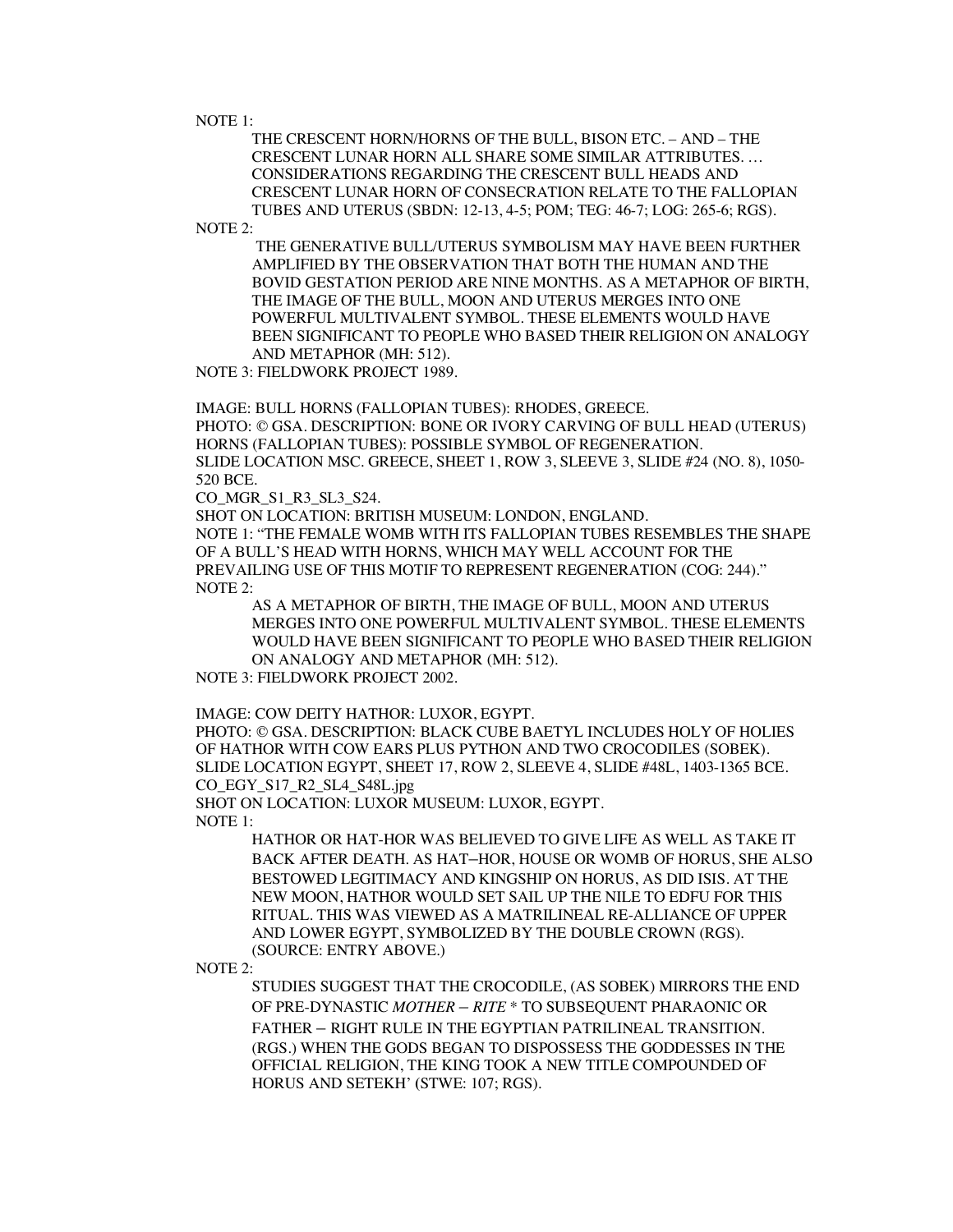NOTE 3: \* COINED BY MARA KELLER IN, *THE GREATER MYSTERIES OF DEMETER AND PERSEPHONE*. WORK IN PROGRESS. (GMDP.)

IMAGE: GILDED COW HEAD: THEBES, EGYPT. PHOTO: © GSA. DESCRIPTION: GILDED COW HEAD WITH CRESCENT HORNS, COW GODDESS MEHIT FROM THEBES TOMB OF TUT'ANKHAMUN. SLIDE LOCATION EGYPT, SHEET 29, ROW 4, SLEEVE 5, SLIDE #149, BCE. CO\_EGY\_S29\_R4\_SL5\_S149.jpg SHOT ON LOCATION: LUXOR MUSEUM: LUXOR, EGYPT. NOTE 1:

THE CRESCENT HORN/HORNS OF THE BULL, BISON ETC. – AND – THE CRESCENT LUNAR HORN ALL SHARE SOME SIMILAR ATTRIBUTES. … CONSIDERATIONS REGARDING THE CRESCENT BULL HEADS AND CRESCENT LUNAR HORN OF CONSECRATION RELATE TO THE FALLOPIAN TUBES AND UTERUS (SBDN: 12-13, 4-5; POM; TEG: 46-7; LOG: 265-6; RGS).

NOTE 2:

THE GENERATIVE BULL/UTERUS SYMBOLISM MAY HAVE BEEN FURTHER AMPLIFIED BY THE OBSERVATION THAT BOTH THE HUMAN AND THE BOVID GESTATION PERIOD ARE NINE MONTHS. AS A METAPHOR OF BIRTH, THE IMAGE OF THE BULL, MOON AND UTERUS MERGES INTO ONE POWERFUL MULTIVALENT SYMBOL. THESE ELEMENTS WOULD HAVE BEEN SIGNIFICANT TO PEOPLE WHO BASED THEIR RELIGION ON ANALOGY AND METAPHOR (MH: 512).

NOTE 3: FIELDWORK PROJECT 1989.

IMAGE: COW DEITY, HATHOR AT HATSHEPSUT'S TEMPLE: LUXOR, EGYPT. PHOTO: © GSA. DESCRIPTION: FRIEZE OF COW DEITY HATHOR ON LEFT EXTERNAL WALL OF HATSHEPSUT'S TEMPLE.

SLIDE LOCATION EGYPT, SHEET 33, ROW 1, SLEEVE 2, SLIDE #208, 1490-1468 BCE. CO\_EGY\_S33\_R1\_SL3\_S208.jpg

SHOT ON LOCATION: HATSHEPSUT MORTUARY TEMPLE ON WEST BANK: LUXOR, EGYPT.

NOTE 1: FIELDWORK PROJECT 1989.

IMAGE: HATHOR'S TREE – OF – LIFE: EGYPT. PHOTO: © GSA. DESCRIPTION: COW EARED HATHOR AS TREE – OF – LIFE WITH PYTHON/COBRA BANKED BY MAAT WITH ANKH X 2, EGYPT. SLIDE LOCATION EGYPT, SHEET 41, ROW 4, SLEEVE 5, SLIDE #**385**, BCE. CO\_EGY\_S41\_R4\_SL5\_S385.jpg SHOT ON LOCATION: MUSEUM OF EGYPTIAN ANTIQUITIES: CAIRO, EGYPT. NOTE 1: FIELDWORK PROJECT 1989.

IMAGE: NUT/HATHOR SARCOPHAGUS: BUBASTIS VILLAGE, EGYPT. PHOTO: © GSA. DESCRIPTION: SARCOPHAGUS OF GODDESS HATHOR/NUT/ (GODDESS OF DEATH AND REBIRTH) IN KA POSTURE OF RAISED ARMS FROM BUBASTIS VILLAGE, EGYPT. SLIDE LOCATION EGYPT, SHEET 41, ROW 3, SLEEVE 3, SLIDE #379, BCE.

CO\_EGY\_S41\_R3\_SL3\_S379.jpg SHOT ON LOCATION: MUSÉE DU LOUVRE: PARIS, FRANCE.

NOTE 1: KA POSTURE OF RAISED ARMS ALSO KNOWN AS CELEBRATION ORANT POSTURE (DM: 12; RGS).

NOTE 2: FOR SUGGESTED ILLUSTRATION AND FURTHER INFORMATION SEE, ANATI, EMMANUEL. *ROCK-ART IN CENTRAL ARABIA.* VOL. I. LOUVAIN, FRANCE: INSTITUT ORIENTALISTE, 1968. (RACA: 76-77, FIG. 43, PLATE XXIX.) NOTE 3: